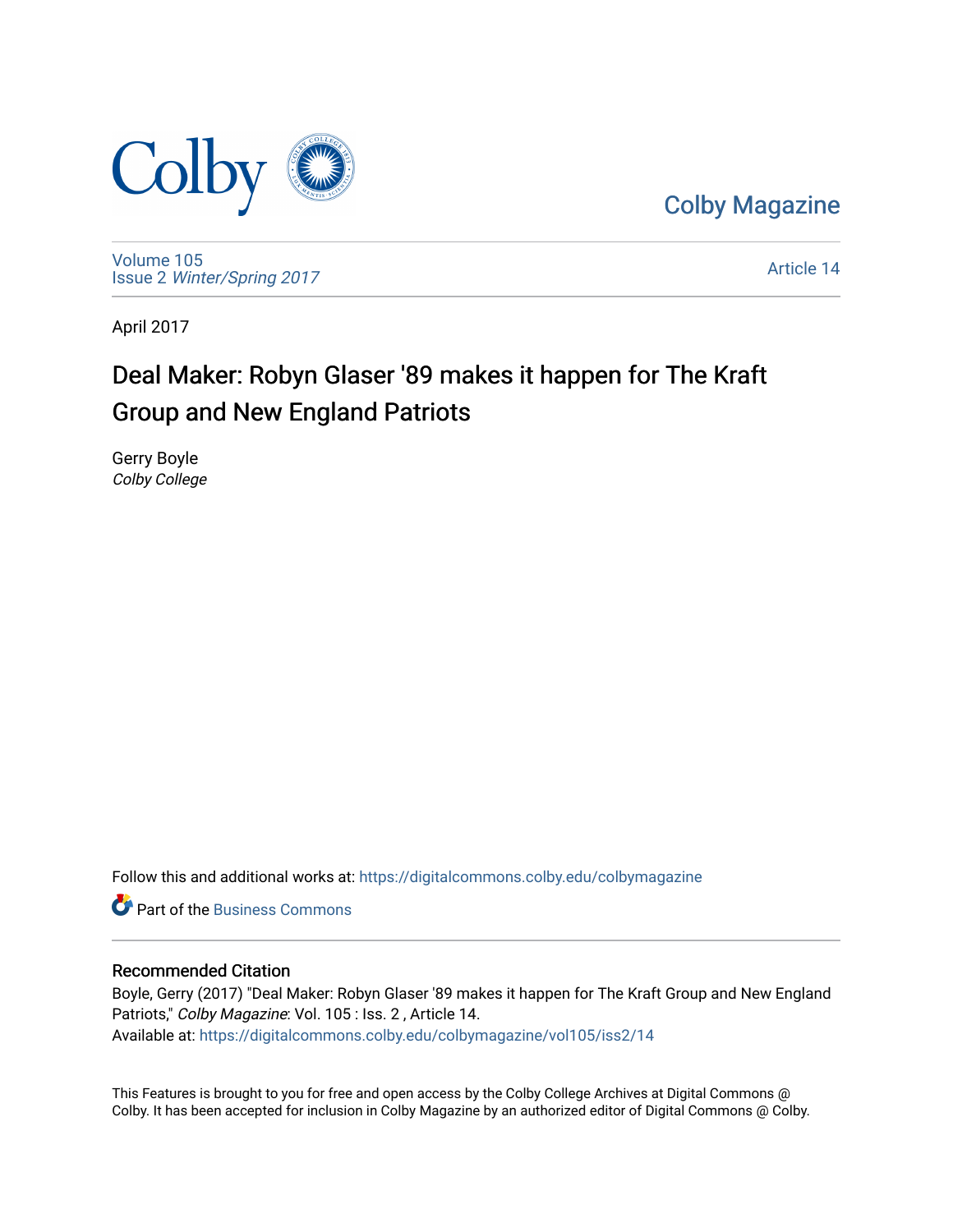## ALUMNI

# DEAL MAKER

### Robyn Glaser '89 makes it happen for The Kraft Group and New England Patriots

#### By Gerry Boyle '78

The business card says Robyn Glaser '89 is vice president, The Kraft Group, and club counsel, New England Patriots. So … what does that mean? That's different from being an actual lawyer, Glaser is quick to point out.

A self-described jack-of-all-trades, Glaser does deals for The Kraft Group, including multi-million dollar strategic partnerships with media and technology companies and others, while also drafting player contracts, most recently the one for tackle Marcus Cannon (\$32 million over five years, signed just prior to our conversation) and overseeing the business operations of Kraft Sports Productions, the full-service production company and state-of-the-art studio housed at Gillette Stadium.

"I really call myself a fake lawyer," Glaser said, sitting in her office in the administrative wing at Gillette Stadium, a stone's throw from the offices of her bosses, Patriots owners Robert and Jonathan Kraft. "I don't want to step on the toes of the real lawyers, the real general counsel here. … But I am the lawyer for the football team. That's the 'law' I do."

Not bad for someone who admits that before she was hired by the Krafts 10 years ago she'd never watched an entire football game. "If it was football or *Project Runway*, it was *Project Runway* all the time," she said.

That was then.

Today she sits at the epicenter of one of the world's most successful professional sports enterprises, and Glaser knows the National Football League collective bargaining agreement backward and forward. Her name was front and center during the NFL incident known as Deflategate, in which the Patriots and quarterback Tom Brady were accused of intentionally deflating footballs in the 2015 NFL playoffs. Brady was suspended for four games at the start of the 2016 season by NFL Commissioner Roger Goodell. "Personally, as someone who was at the table during the Wells [Report] investigation process (the NFL's internal investigation of the allegations), I believe there was mishandling by the league," Glaser said.

She oversees and advises on business acquisitions, technology, and investments for the Patriots and the rest of The Kraft Group operations (the privately owned company's businesses include sports and entertainment, paper and packaging, and construction and real estate development), arranges strategic partnerships, and oversees philanthropic initiatives. As Glaser recounts, during her job interview with Kraft Group President Jonathan Kraft, he asked if she could do deals. "I said, 'In my sleep.'"